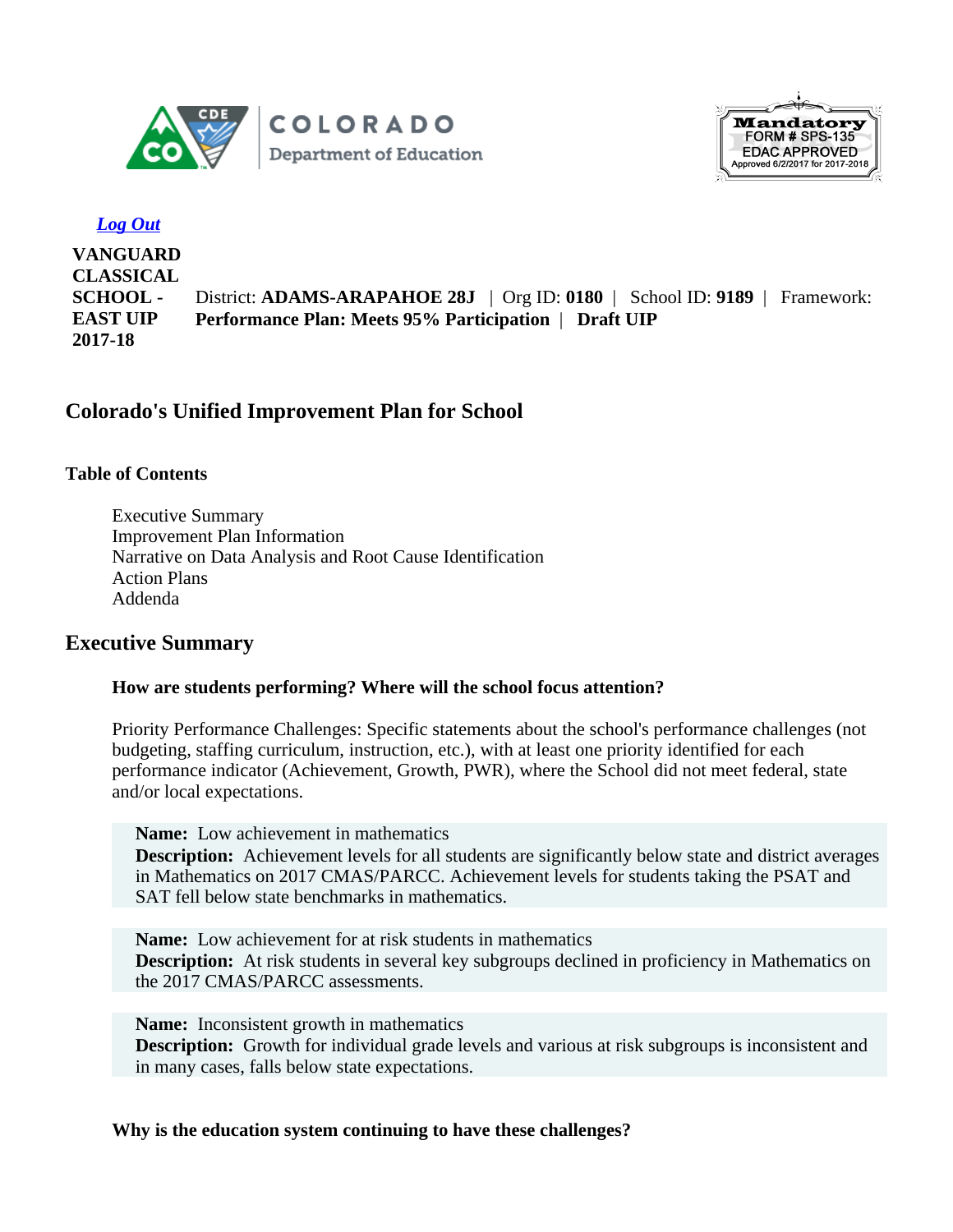Root Causes: Statements describing the deepest underlying cause, or causes, or performance challenges, that, if dissolved, would result in elimination, or substantial reduction of the performance challenge(s).

**Name:** Improve Teachers' Depth of Knowledge of Singapore Math **Description:** Classroom observations reveal that we need to build our teachers' depth of knowledge in mathematics and Singapore Math strategies.

**Name:** Need for More Targeted Differentiation

**Description:** Our analysis reveals that some students have gaps and misunderstandings of mathematics that are causing inconsistent results and/or failure to make progress. Professional development will focus on training in the use of formal and informal assessments to identify gaps in learning and to adjust instruction accordingly.

**Name:** Improve Alignment across Grade Levels in Curriculum and Expectations **Description:** Our analysis has discovered inconsistencies and misunderstandings in the implementation of our core curriculum. Teachers need time and structured leadership to collaborate and to develop improved vertical alignment of our curriculum and expectations for homework, study skills, assessments, and mastery levels.

### **Major Improvement Strategies**

Major Improvement Strategies: Identify the major improvement strategy(s) that will address the root causes determined in the data narrative.

**Name:** Provide intensive professional development and coaching in Singapore Math **Description:** Teachers will participate in professional development in math, and individualized coaching and mentoring by administration and math coach, and will use what they learn to adjust instruction to meet the needs of individual students. Coaching and professional development will be provided over the course of the year for distributed practice and feedback.

**Name:** Provide leadership and structured time for collaboration to align curriculum **Description:** Teachers will develop curriculum maps, unit plans, and daily lesson plans that show vertical alignment in grades K-12 and grade level alignment across each grade level, under the direction and guidance of administration.

**Name:** Provide additional resources to support curriculum

**Description:** Teachers will have access to additional resources to support differentiation for at risk students and will be prepared to effectively implement these resources.

**Name:** Provide additional preparation and practice to students taking PSAT/SAT tests. **Description:** Students will be given practice PSAT/SAT tests, test-taking strategies, and instruction in the purpose and importance of these tests in classrooms and in advisement periods. This instruction will be incorporated into vertical alignment plans to ensure that students are well-prepared for this important measure of college-preparedness.

Access the School Performance Framework here: <http://www.cde.state.co.us/schoolview/performance>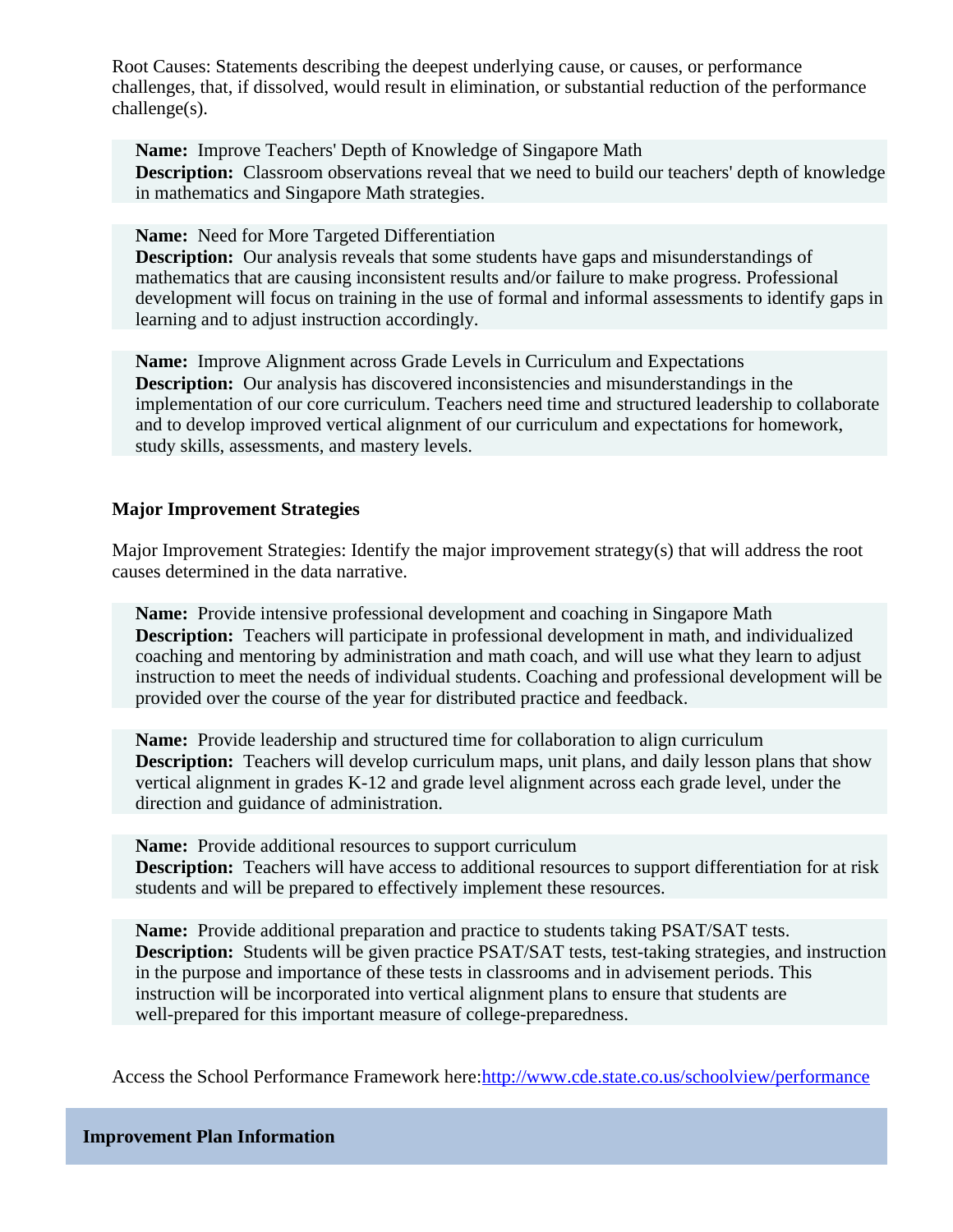The school/district is submitting this improvement plan to satisfy requirements for:

✓ State Accreditation

### **School Contact Information**

Peggy Downs Director of Curriculum & Instruction 801 Yosemite St. Denver CO 80230 Phone: 3036912384 Email: pdowns@vanguardclassical.org

Angela Keedy Director of School Operations/Secondary Principal 17101 E. Ohio Drive Aurora CO 80017 Phone: (303) 338-4110 Email: aschendelkeedy@vanguardclassical.org

Emily Van Luit Elementary Principal 17101 Ohio Dr Aurora CO 80017 Phone: (303) 338-4110 Email: evanluit@vanguardclassical.org

## **Narrative on Data Analysis and Root Cause Identification**

## **Description of school Setting and Process for Data Analysis**

Provide a brief description of the school to set the context for readers. Include the general process for developing the UIP and participants (e.g., SAC involvement). The description may include demographics and local context, such as location, performance status, notable recent events or changes, stakeholders involved in writing the UIP, and an overview of the general process.

*Over the past three months, administration and the board of directors have worked to develop a new strategic plan (2018-2025). Administration has worked with staff members to identify areas for improvement and to conduct a needs analysis for professional development and curriculum resources. The School Accountability Committee provided input and valuable insights into the process. The academic goals in this UIP are derived from the new strategic plan, informed by input from staff and SAC members to develop a comprehensive plan for school improvement. Vanguard East - Significant Demographic Data Points*

*Vanguard East serves students who speak 28 distinct languages at home and educates a high percentage of English* Language Learners. 50% of our students speak English, 30% speak Spanish, and 21% speak another language at home. *We educate students with a variety of special needs, and enroll an average of 10% students with Individualized Education Plans (IEPs).* 

| Enrollment (Oct 1) |     |
|--------------------|-----|
| 2014-15            | 554 |
| $2015 - 16$        | 678 |
| 2016-17            | 721 |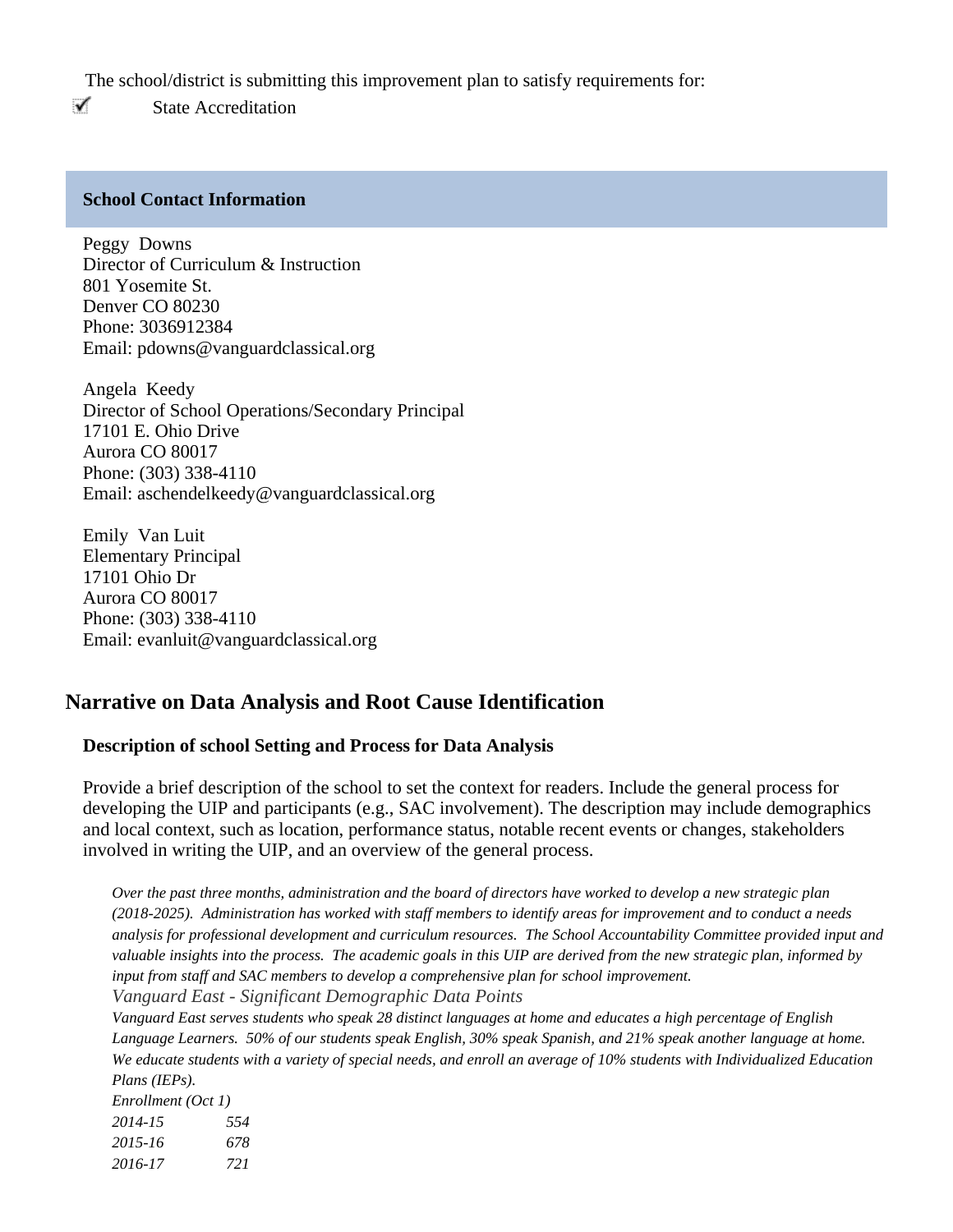*2017-18 743*

| Diversity |                                         |          |              |       |       |       |
|-----------|-----------------------------------------|----------|--------------|-------|-------|-------|
|           | <b>Nonwhite Total</b>                   | Hispanic | <b>Black</b> | Asian | White | $2+$  |
| 2014-15   | 70%                                     | 36%      | 27%          | 2%    | 30%   | 6%    |
| 2015-16   | 72%                                     | 36%      | 29%          | $2\%$ | 28%   | 4%    |
| 2016-17   | 74%                                     | 35%      | 32%          | 2%    | 26%   | 4%    |
| 2017-18   | 77%                                     | 37%      | 33%          | $2\%$ | 23%   | $4\%$ |
|           | English Language Learners (ELLs Oct 1)  |          |              |       |       |       |
| 2014-15   | 37%                                     |          |              |       |       |       |
| 2015-16   | 41%                                     |          |              |       |       |       |
| 2016-17   | 45%                                     |          |              |       |       |       |
| 2017-18   | 51%                                     |          |              |       |       |       |
|           | Students with Disabilities (IEPs Oct 1) |          |              |       |       |       |
| 2014-15   | 8.4%                                    |          |              |       |       |       |
| 2015-16   | 9.5%                                    |          |              |       |       |       |
| 2016-17   | 9%                                      |          |              |       |       |       |
| 2017-18   | $10\%$                                  |          |              |       |       |       |
|           | Economically Disadvantaged (FRL Oct 1)  |          |              |       |       |       |
| 2014-15   | 49%                                     |          |              |       |       |       |
| 2015-16   | 56%                                     |          |              |       |       |       |
| 2016-17   | 58%                                     |          |              |       |       |       |
| 2017-18   | 61%                                     |          |              |       |       |       |

*The attendance rate at Vanguard East was 94.9% for 2016-17, and the mobility rate dropped from 17.3% in 2014-15 to 13.6% in 2015-16. (2016-17 data is not yet available.)*

*Vanguard Classical School is located on two campuses. The East campus is situated near Buckley Air Force Base, near Alameda and Buckley. The school enrolled 68 students from out from out of district in 2017-18 (9.1% of total enrollment).*

### **Prior Year Targets**

Consider the previous year's progress toward the school targets. Identify the overall magnitude of the school performance challenges.

### **Performance Indicator: Academic Achievement (Status)**

*Prior Year Target: 36% proficient on 2017 CMAS/PARCC, grades 3-12 (+5%) Performance: 38% meets or exceeds on 2017 CMAS/PARCC ELA 18% meets or exceeds on 2017 CMAS/PARCC Math*

*Prior Year Target: 24% proficient for students with disabilities on 2017 CMAS/PARCC, compared to 24% goal for all students, to close the achievement gap (+7%) Performance: 3% students with disabilities scored meets/exceeds on Math and ELA 2017 CMAS/PARCC. This is down from 7% in 2016. It is not clear where the data for the prior year's target was taken from.*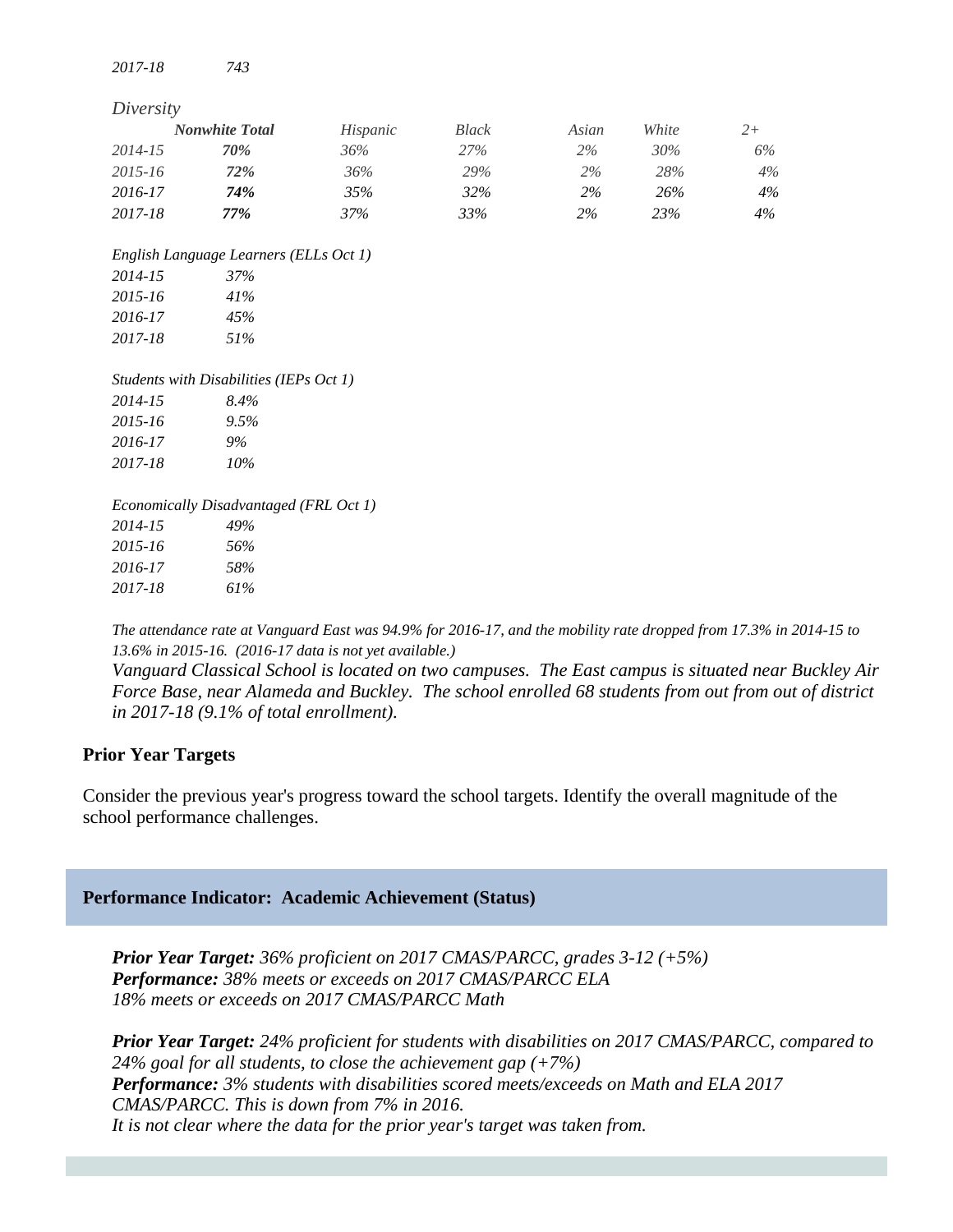*The school is making progress in overall achievement as measured by CMAS/PARCC and NWEA assessments. Students with disabilities actually declined in proficiency and this will be a primary focus of improvement efforts.*

### **Performance Indicator: Academic Growth**

*Prior Year Target: Students at Vanguard will meet or exceed their Aurora Public School peers in Reading.*

*Performance: Students grew from a median growth percentile (MGP) of 52.5% in 2016 (3rd grade) to 62.0% in 2017 (4th grade).This MGP is higher than both the state and district scores for the same class cohort.*

*Prior Year Target: 35% of students in grades 1-9 will show one year's growth in math as measured by NWEA MAPS. Performance: 46.5% of students in grades 1 - 9 met growth goals in math as measured by NWEA MAPS.*

*Prior Year Target: 75% of students in grades K-9 will show one year of growth in reading as measured by NWEA MAPS. Performance: 49% of students in grades K-9 met growth goals in reading as measured by NWEA MAPS.*

### **Academic Growth Reflection**

*Students are showing strong academic growth in many areas. Our K-3 reading program is producing positive results.* 

#### **Performance Indicator: Disaggregated Growth**

*Prior Year Target: 60% of students with IEPs will show one year's growth in math on NWEA MAPS. Performance: Disaggregated data for 2017 is not available on NWEA MAPS. 2017 CMAS/PARCC shows that students on IEPs scored a 33.0 median growth percentile in ELA and 49.0 MGP in Math.*

### **Disaggregated Growth Reflection**

*Disaggregated data on NWEA MAPS for students will disabilities will be available beginning with the Winter 2018 testing cycle. The school has made it a priority to track and report on this data.* 

**Performance Indicator: Postsecondary & Workforce Readiness**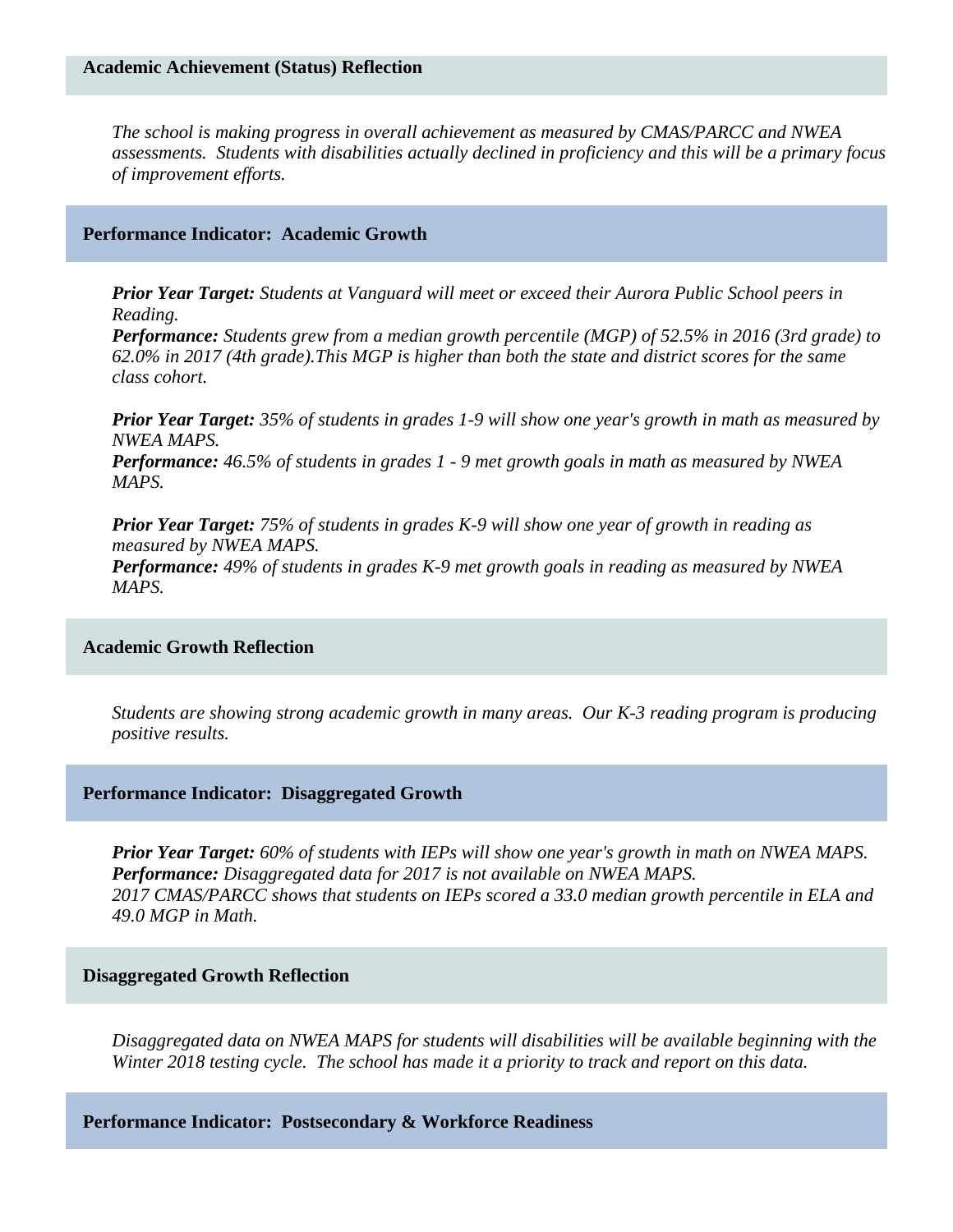*Prior Year Target: NA--first seniors in 2016-2017 Performance:* 

*Prior Year Target: Students in grades K-6 will receive regular instruction in technology for the 2016-2017 school year. Students in grades 7 and 8 will receive technology instruction either first or second semester. Students in grades 9-12 will receive at least one semester of technology instruction. Performance: Technology instruction has improved significantly in the 2017-18 school year. All K-5 students receive practice and instruction in keyboarding and basic computer navigation. Students in grades 6 - 12 receive at least one semester of technology instruction.*

### **Postsecondary & Workforce Readiness Reflection**

*Vanguard graduated 5 seniors in May 2017. The school has approved new graduation standards which are more rigorous than the district's and include several courses that are unique to the Classical Education model. At the same time, the school has invested in technology to support assessment and instructional needs. We now have two computer labs and two Chromebook carts available and being used regularly.*

### **Performance Indicator: Student Engagement**

*Prior Year Target: 90% of students receive practice and test-taking strategies for computer-based tests in 2016-17. Performance: All students taking computer-based tests received instruction in keyboarding and basic computer navigation skills in 2016-17.*

### **Student Engagement Reflection**

### **Current Performance**

Provide a description of the trend analysis that includes at least three years of data (state and local data). Trend statements should be provided in the four performance indicator areas and by disaggregated groups. Trend statements should include the direction of the trend and a comparison (e.g. state expectations, state average) to indicate why the trend is notable.

## *2017 School Performance Framework*

### *Summary by Level*

| Elementary    | Academic Achievement | Approaching |
|---------------|----------------------|-------------|
|               | Academic Growth      | Approaching |
| Middle School | Academic Achievement | Approaching |
|               | Academic Growth      | Meets       |
|               |                      |             |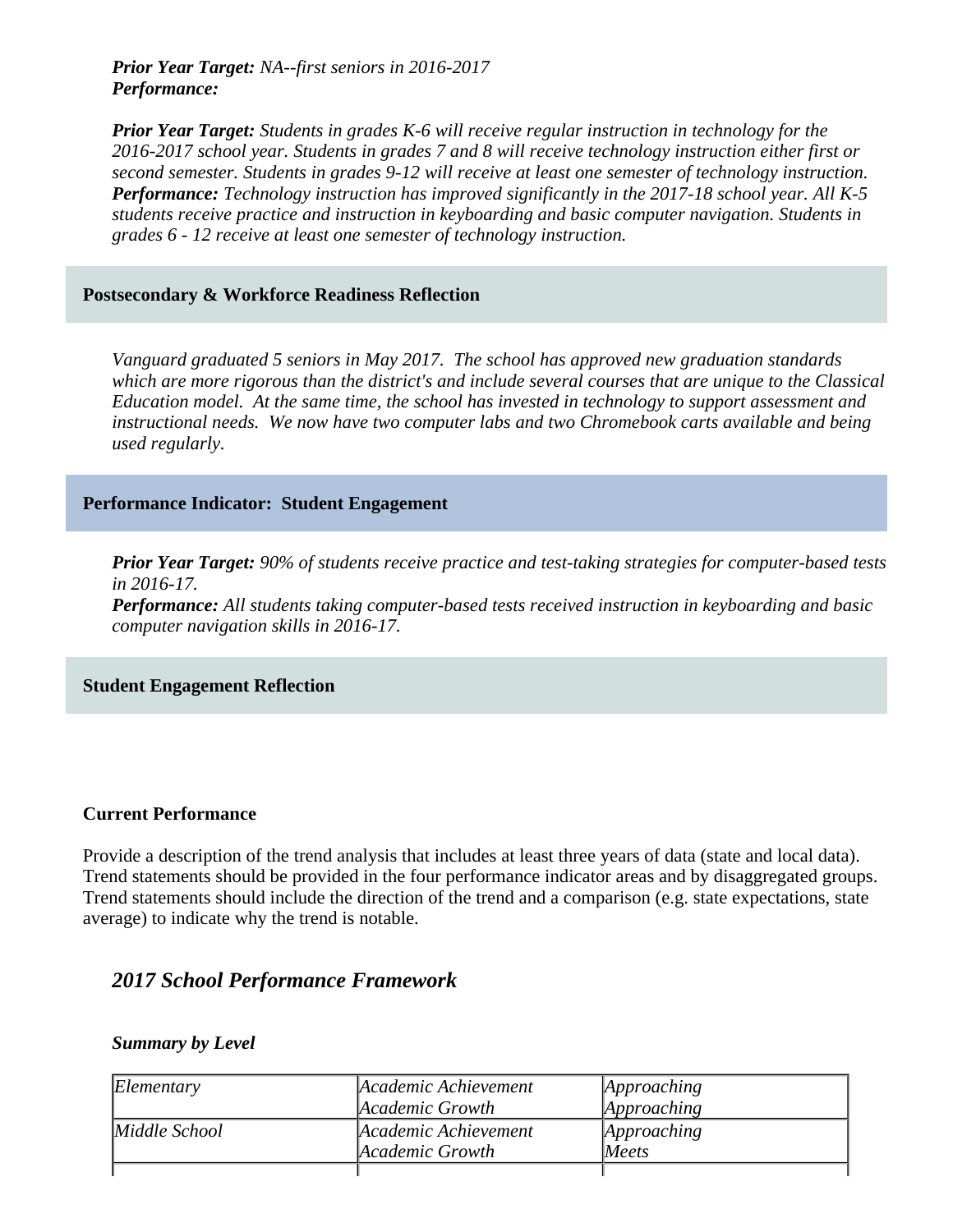# *Academic Growth Percentile Rank by Disaggregated Group*

| Elementary                | <b>English/Language Arts</b> | <b>Math</b> |
|---------------------------|------------------------------|-------------|
| <b>All Students</b>       | Approaching                  | Approaching |
| English Language Learners | Approaching                  | Approaching |
| FRL                       | Approaching                  | Approaching |
| <b>Minority Students</b>  | Approaching                  | Approaching |
| <b>SPED</b>               | N/A                          | N/A         |
| <b>ELP</b>                | N/A                          | N/A         |

| Middle School             | <b>English/Language Arts</b> | <b>Math</b> |
|---------------------------|------------------------------|-------------|
| All Students              | Exceeds                      | Approaching |
| English Language Learners | Exceeds                      | Approaching |
| FRL                       | Meets                        | Approaching |
| Minority Students         | Exceeds                      | Approaching |
| <b>SPED</b>               | N/A                          | N/A         |
| <b>ELP</b>                | N/A                          | <b>ELP</b>  |

| <b>High School</b>        | <b>English/Language Arts</b> | <b>Math</b> |
|---------------------------|------------------------------|-------------|
| All Students              | Exceeds                      | Approaching |
| English Language Learners | $N\!/\!A$                    | N/A         |
| FRL                       | N/A                          | N/A         |
| Minority Students         | Exceeds                      | Approaching |
| <b>SPED</b>               | N/A                          | N/A         |

| <b>PWR</b>           |               |
|----------------------|---------------|
| CO SAT -EBRW         | Approaching   |
| $ CO\ SAT$ - Math    | Does Not Meet |
| Dropout              | Meets         |
| <i>Matriculation</i> | N/A           |
| <i>Graduation</i>    | N/A           |

| PSAT              | 170°C<br>v Uj | APS   | <b>Benchmark</b> |
|-------------------|---------------|-------|------------------|
| Reading & Writing | $451$ .       | 423.0 | 430              |
| Math              | 428.4         | 422.6 | 480              |

## **Trend Analysis**

Review the DPF and local data. Document any areas where the school did not at least meet state/federal expectations.

Students in grades 3 - 9 showed no improvement in Math proficiency on CMAS/PARCC from 2016 to 2017 (18%Met+). This is a notable trend because this score does not meet state  $\rightarrow$ expectations.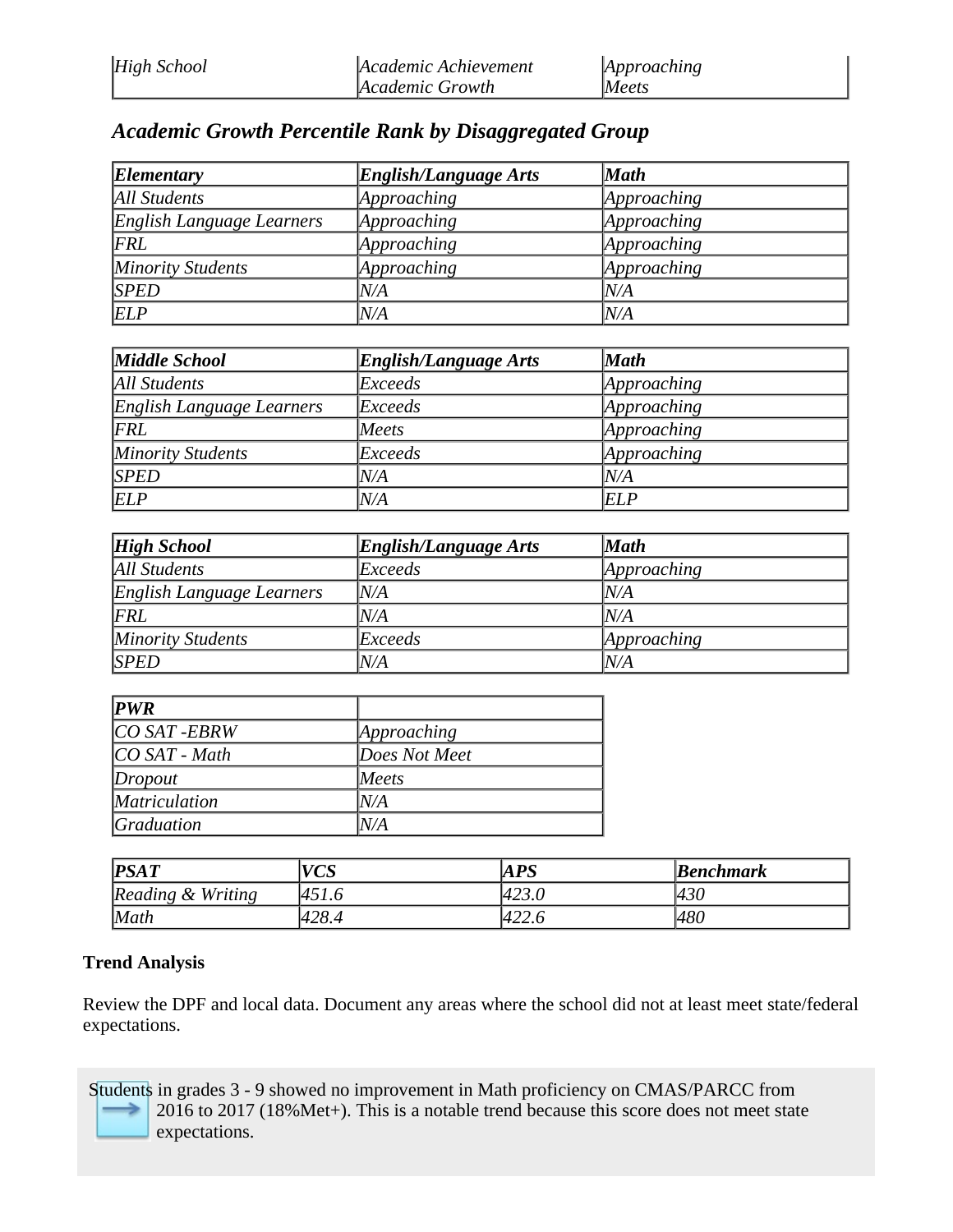*Trend Direction: Stable - Notable Trend: Yes - Performance Indicator Target: Academic Achievement (Status)*

Students in grades 3 - 9 showed progress in ELA on CMAS/PARCC from 2016 to 2017 (2016  $= 29\%$  Met+; 2017 = 38% Met+). This is a notable trend because, while it is higher than the district (2017 = 24% Met+), it is not a satisfactory proficiency rate.

*Trend Direction: Increasing - Notable Trend: Yes - Performance Indicator Target: Academic Achievement (Status)*

Academic Achievement is inconsistent across various at risk groups in math. G/T (+15%); FRL (-2%); SPED (-3%); NEP&LEP (-5%). This is a notable trend because many subgroups on are a decline and these scores are well below state expectations.

*Trend Direction: - Notable Trend: Yes - Performance Indicator Target: Disaggregated Achievement*

Academic Achievement is inconsistent across various at risk groups in reading. G/T (-7%); FRL (+4%); SPED (-4%); NEP&LEP (-5%). This is a notable trend because many subgroups are on a decline and these scores are well below state expectations.

*Trend Direction: - Notable Trend: Yes - Performance Indicator Target: Disaggregated Achievement*

Students in grades 3 - 9 showed improvement in math on CMAS/PARCC (2016 = 38.0 MGP;  $2017 = 44.0$  MGP). However, individual grade levels and subgroups showed a wide range of scores within that average (4th grade  $= 23.0$ ; 7th grade  $= 65.0$ ). This level of inconsistency will impact the program's overall success rate and is not meeting state expectations.

*Trend Direction: Increasing - Notable Trend: Yes - Performance Indicator Target: Academic Growth*

While the VCS 2017 composite score for both the PSAT and SAT were above district averages, they did not meet state expectations. In addition, average scores for Vanguard students taking the math section were only slightly higher than district averages (PSAT Math  $= 428.4$ ; APS PSAT Math  $= 422.6/+5.8$ ; and VCS SAT Math  $= 448.0$ ; APS SAT Math  $= 428.4$  $440.1/+7.9$ ) and these scores do not meet state benchmarks. This is a notable trend because it indicates our students are not prepared for advanced mathematics required for Post-secondary Workforce Readiness.

*Trend Direction: Increasing - Notable Trend: Yes - Performance Indicator Target: Student Graduation and Completion Plan*

## **Additional Trend Information:**

Vanguard is committed to using data from a variety of sources to inform instruction and hold ourselves accountable for academic growth and achievement. The school tracks data from PSAT/SAT,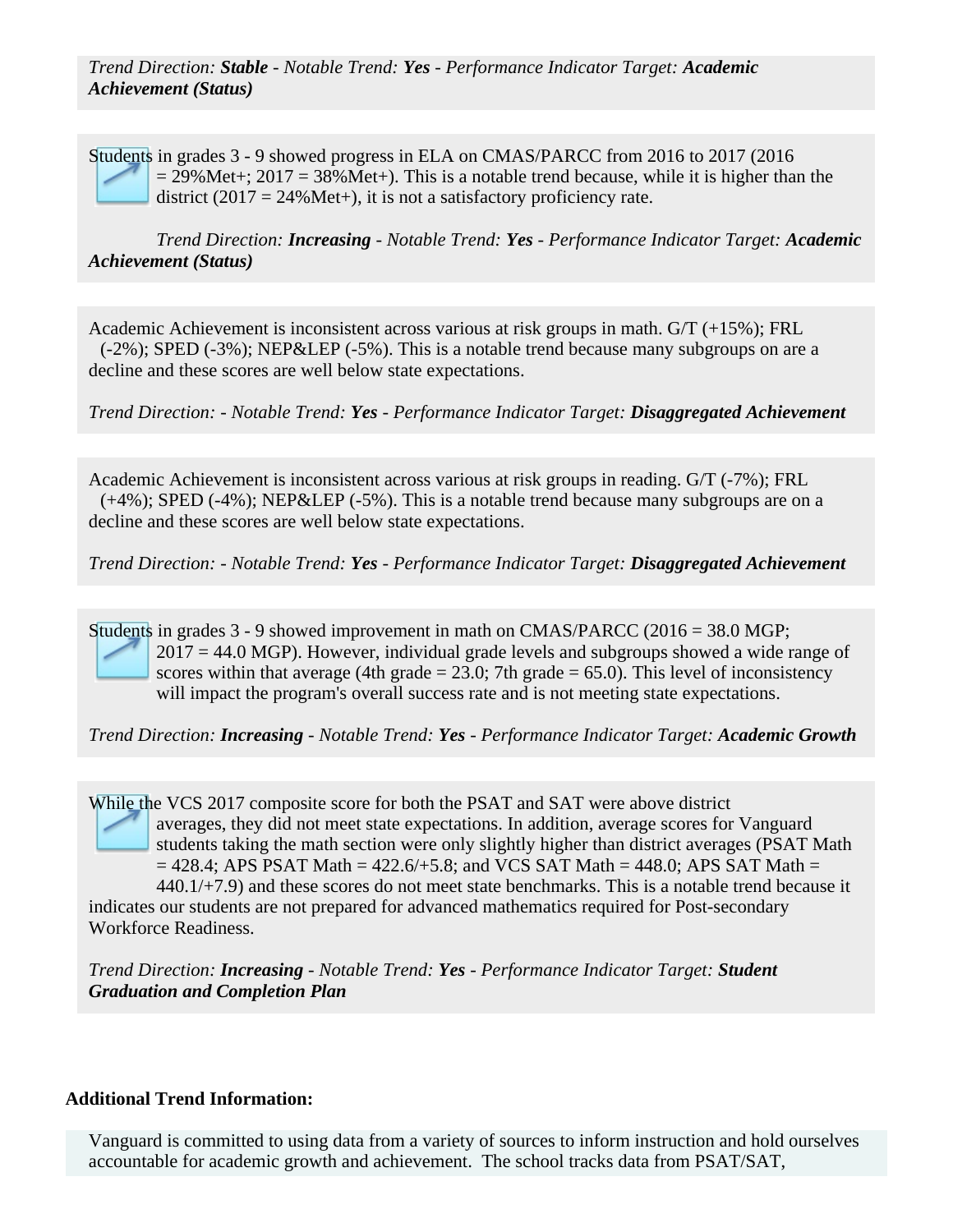## **Priority Performance Challenges and Root Cause Analysis**

Review the DPF and local data. Document any areas where the school did not at least meet state/federal expectations. Priority Performance Challenges and Root Cause Analysis Priority Performance Challenges: Identify notable trends (or a combination of trends) that are the highest priority to address (priority performance challenges). No more than 3-5 are recommended. Provide a rationale for why these challenges have been selected and address the magnitude of the school's overall performance challenges. Root Cause: Identify at least one root cause for every priority performance challenge. Root causes should address adult actions, be under the control of the school, and address the priority performance challenge(s). Provide evidence that the root cause was verified through the use of additional data. A description of the selection process for the corresponding major improvement strategies is recommended.

# **Relationship of UIP Elements**

| <b>Priority Performance Challenges</b>                 | <b>Root Cause</b>                                                                                                                                                           |
|--------------------------------------------------------|-----------------------------------------------------------------------------------------------------------------------------------------------------------------------------|
| Low achievement in mathematics                         | Improve Teachers' Depth of Knowledge of Singapore Math<br>Need for More Targeted Differentiation<br>Improve Alignment across Grade Levels in Curriculum and<br>Expectations |
| Low achievement for at risk students in<br>mathematics | Need for More Targeted Differentiation<br>Improve Teachers' Depth of Knowledge of Singapore Math<br>Improve Alignment across Grade Levels in Curriculum and<br>Expectations |
| Inconsistent growth in mathematics                     | Improve Teachers' Depth of Knowledge of Singapore Math<br>Improve Alignment across Grade Levels in Curriculum and<br>Expectations<br>Need for More Targeted Differentiation |

## **Root Causes**

*Priority Performance Challenge:* Low achievement in mathematics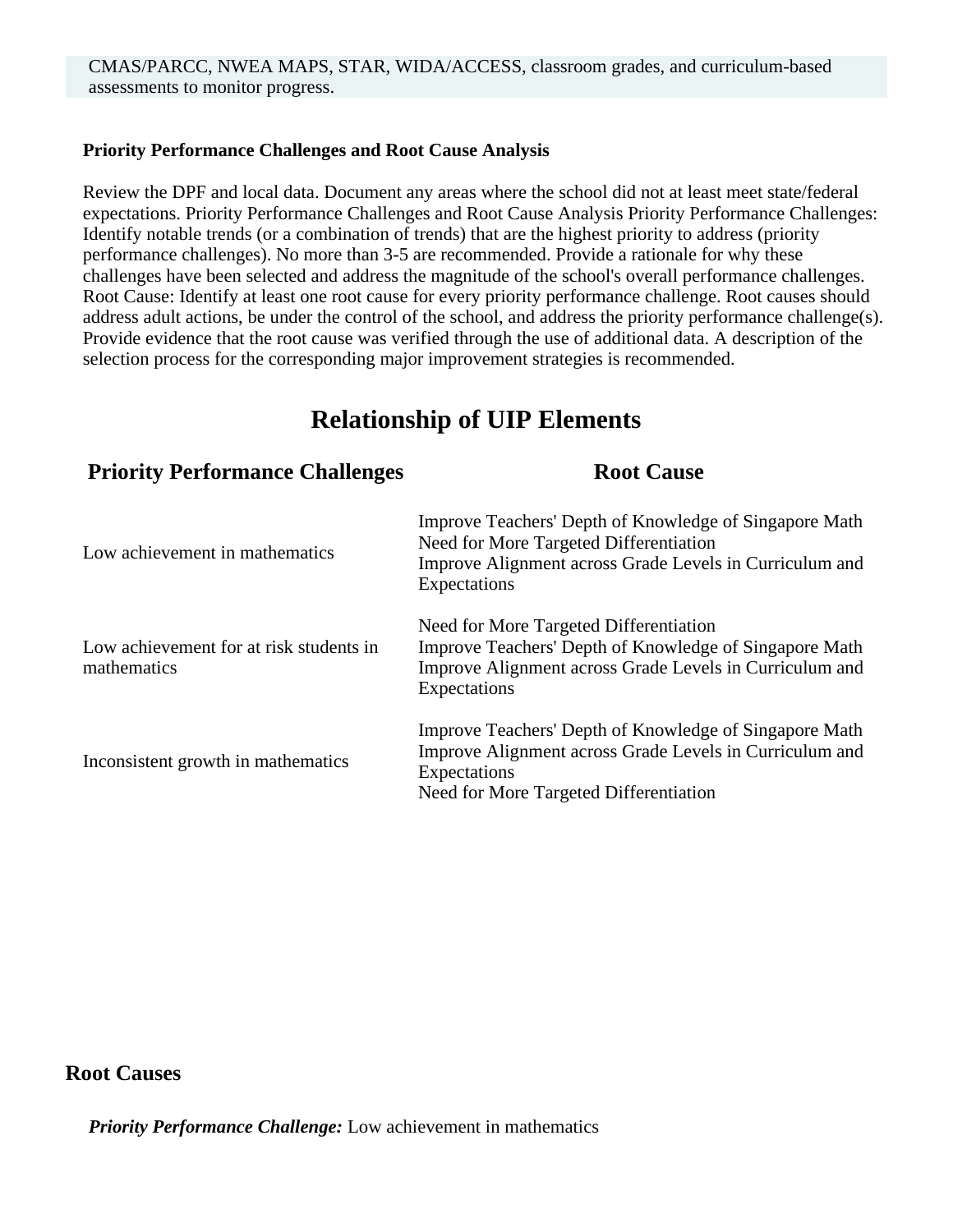## **Improve Teachers' Depth of Knowledge of Singapore Math**

Classroom observations reveal that we need to build our teachers' depth of knowledge in mathematics and Singapore Math strategies.

### **Need for More Targeted Differentiation**

Our analysis reveals that some students have gaps and misunderstandings of mathematics that are causing inconsistent results and/or failure to make progress. Professional development will focus on training in the use of formal and informal assessments to identify gaps in learning and to adjust instruction accordingly.

### **Improve Alignment across Grade Levels in Curriculum and Expectations**

Our analysis has discovered inconsistencies and misunderstandings in the implementation of our core curriculum. Teachers need time and structured leadership to collaborate and to develop improved vertical alignment of our curriculum and expectations for homework, study skills, assessments, and mastery levels.

*Priority Performance Challenge:* Low achievement for at risk students in mathematics

### **Need for More Targeted Differentiation**

Our analysis reveals that some students have gaps and misunderstandings of mathematics that are causing inconsistent results and/or failure to make progress. Professional development will focus on training in the use of formal and informal assessments to identify gaps in learning and to adjust instruction accordingly.

### **Improve Teachers' Depth of Knowledge of Singapore Math**

Classroom observations reveal that we need to build our teachers' depth of knowledge in mathematics and Singapore Math strategies.

#### **Improve Alignment across Grade Levels in Curriculum and Expectations**

Our analysis has discovered inconsistencies and misunderstandings in the implementation of our core curriculum. Teachers need time and structured leadership to collaborate and to develop improved vertical alignment of our curriculum and expectations for homework, study skills, assessments, and mastery levels.

*Priority Performance Challenge:* Inconsistent growth in mathematics

#### **Improve Teachers' Depth of Knowledge of Singapore Math**

Classroom observations reveal that we need to build our teachers' depth of knowledge in mathematics and Singapore Math strategies.

### **Improve Alignment across Grade Levels in Curriculum and Expectations**

Our analysis has discovered inconsistencies and misunderstandings in the implementation of our core curriculum. Teachers need time and structured leadership to collaborate and to develop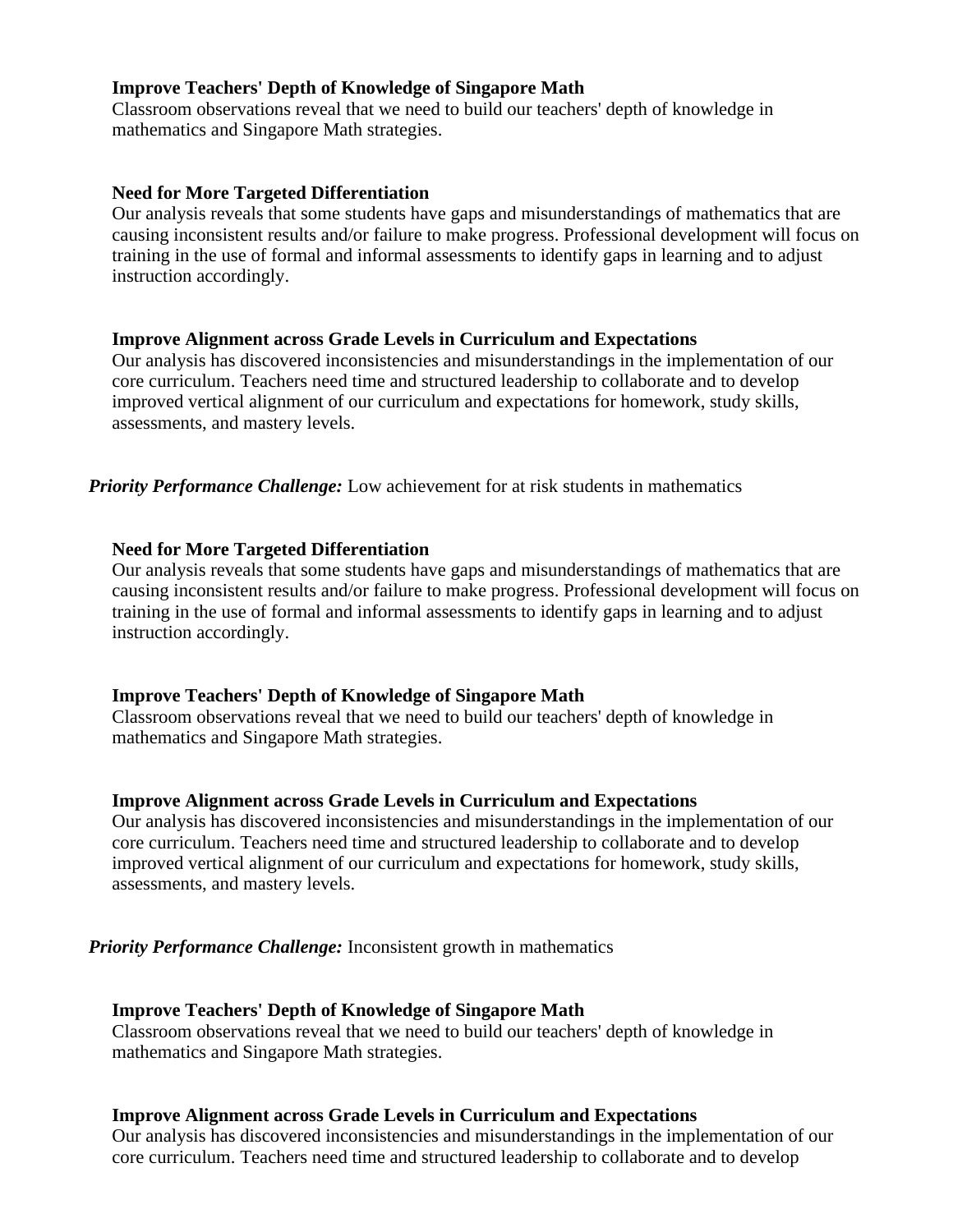improved vertical alignment of our curriculum and expectations for homework, study skills, assessments, and mastery levels.

## **Need for More Targeted Differentiation**

Our analysis reveals that some students have gaps and misunderstandings of mathematics that are causing inconsistent results and/or failure to make progress. Professional development will focus on training in the use of formal and informal assessments to identify gaps in learning and to adjust instruction accordingly.

## **Provide a rationale for why these challenges have been selected and address the magnitude of the overall performance challenges:**

Of the notable trends identified, three of them are focused on mathematics. Over the past several years, Vanguard has scored significantly below expectations on CMAS/PARCC Mathematics tests. The school is focusing efforts on improving instruction, resources, consistency of implementation, and accountability for mathematics across all grades.

## **Provide a rationale for how these Root Causes were selected and verified:**

These root causes were developed to address our current challenges. They were based on conversations with teachers, parents, and the School Accountability Committee, and supported by classroom observations and staff development needs. We also reviewed and analyzed assessment data from CMAS PARCC, NWEA MAPs, and curriculum-based tests. The school director has worked with the Board of Directors to develop a Strategic Plan which includes targets for academic achievement and growth over the next 5 years.

## **Additional Narrative / Conclusion**

Vanguard will continue to make decisions for the improvement of our school based upon a variety of data points, much of which are developed in classes.

## **Action Plans**

### **School Target Setting**

**Directions:** Schools are expected to set their own annual targets for academic achievement, academic growth, and postsecondary and workforce readiness. At a minimum, schools should set targets for each of the performance indicators where state expectations are not met; targets should also be connected to prioritized performance challenges. For each annual performance target, identify interim measures that will be used to monitor progress toward the annual targets at least quarterly during the school year.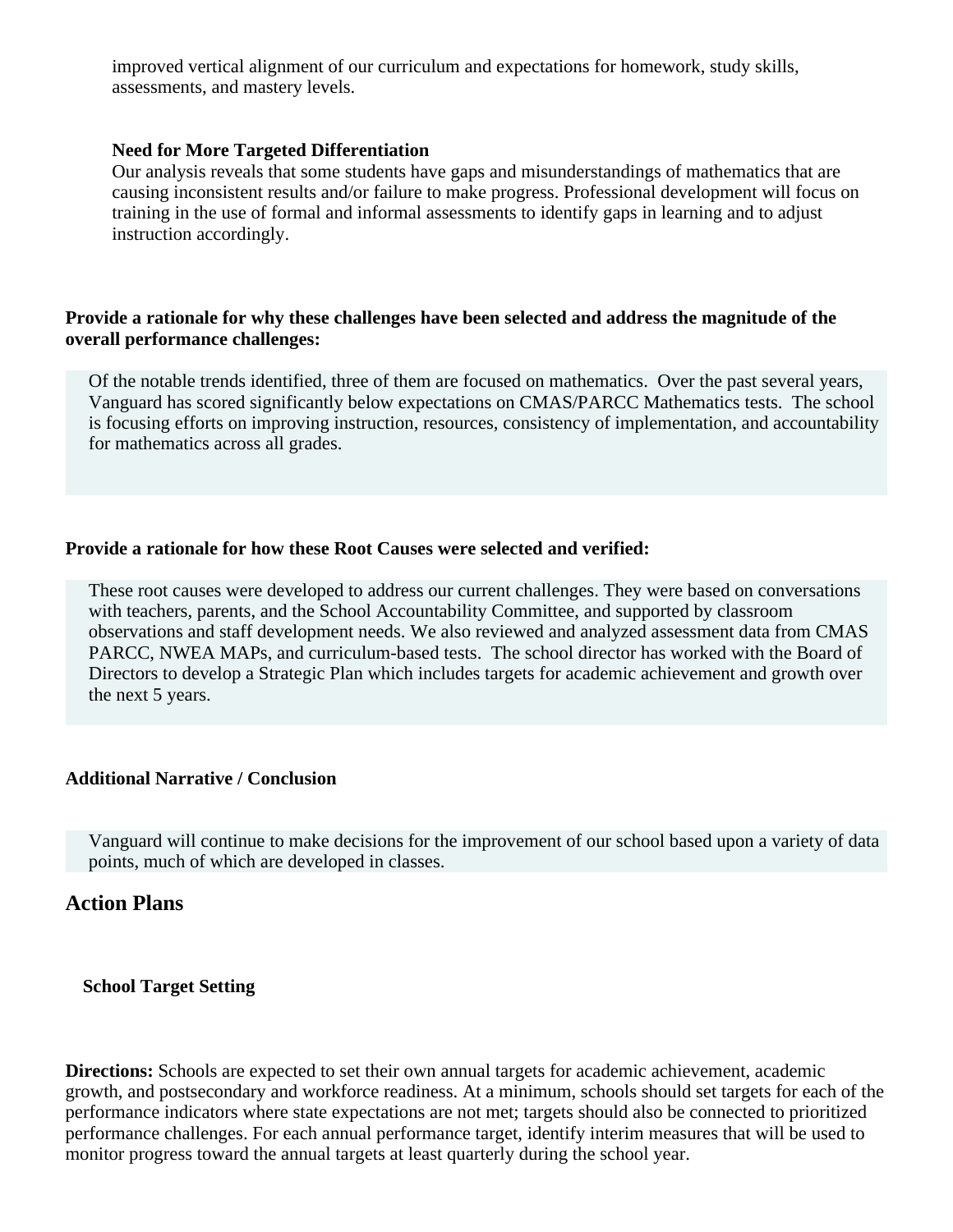Priority Performance Challenge : Low achievement in mathematics

|                               |                                        | <b>Performance Indicator:</b> Academic Achievement (Status)                                 |
|-------------------------------|----------------------------------------|---------------------------------------------------------------------------------------------|
|                               | <b>Measures / Metrics: M</b>           |                                                                                             |
| Annual                        | 2017-2018:                             | 21% Met + on 2018 CMAS/PARCC Math for grades<br>$3 - 9 (+3\% over prior year)$              |
| Performance<br><b>Targets</b> | 2018-2019:                             | 24%Met+ on 2019 CMAS/PARCC Math for grades<br>$3 - 9 (+3\% over prior year)$                |
|                               | <b>Interim Measures for 2017-2018:</b> | 50% of students will show one year of growth in<br>math 1 -9 grade as measured by NWEA MAPS |

|                                        |                                | <b>Performance Indicator:</b> Postsecondary & Workforce Readiness                |
|----------------------------------------|--------------------------------|----------------------------------------------------------------------------------|
|                                        | <b>Measures / Metrics: SAT</b> |                                                                                  |
| Annual                                 | $2017 - 2018$ :                | 490 Math Score on 2018 SAT                                                       |
| <b>Performance</b><br><b>Targets</b>   | 2018-2019:                     | 530 Math Score on 2019 SAT                                                       |
| <b>Interim Measures for 2017-2018:</b> |                                | 60% of 9th graders show one year growth in math on<br>NWEA MAPS in January 2018. |

Priority Performance Challenge : Low achievement for at risk students in mathematics

|                                        |                              | <b>Performance Indicator:</b> Academic Achievement (Status)                                                          |
|----------------------------------------|------------------------------|----------------------------------------------------------------------------------------------------------------------|
|                                        | <b>Measures / Metrics:</b> M |                                                                                                                      |
| Annual                                 | 2017-2018:                   | +5% Met + on 2018 CMAS/PARCC Math for each<br>identified subgroup                                                    |
| Performance<br><b>Targets</b>          | 2018-2019:                   | +5% Met + over prior year on 2019 CMAS/PARCC<br>Math for each identified subgroup                                    |
| <b>Interim Measures for 2017-2018:</b> |                              | 50% of students in each identified subgroup will<br>show one years growth as measured by the NWEA<br>MAPS math test. |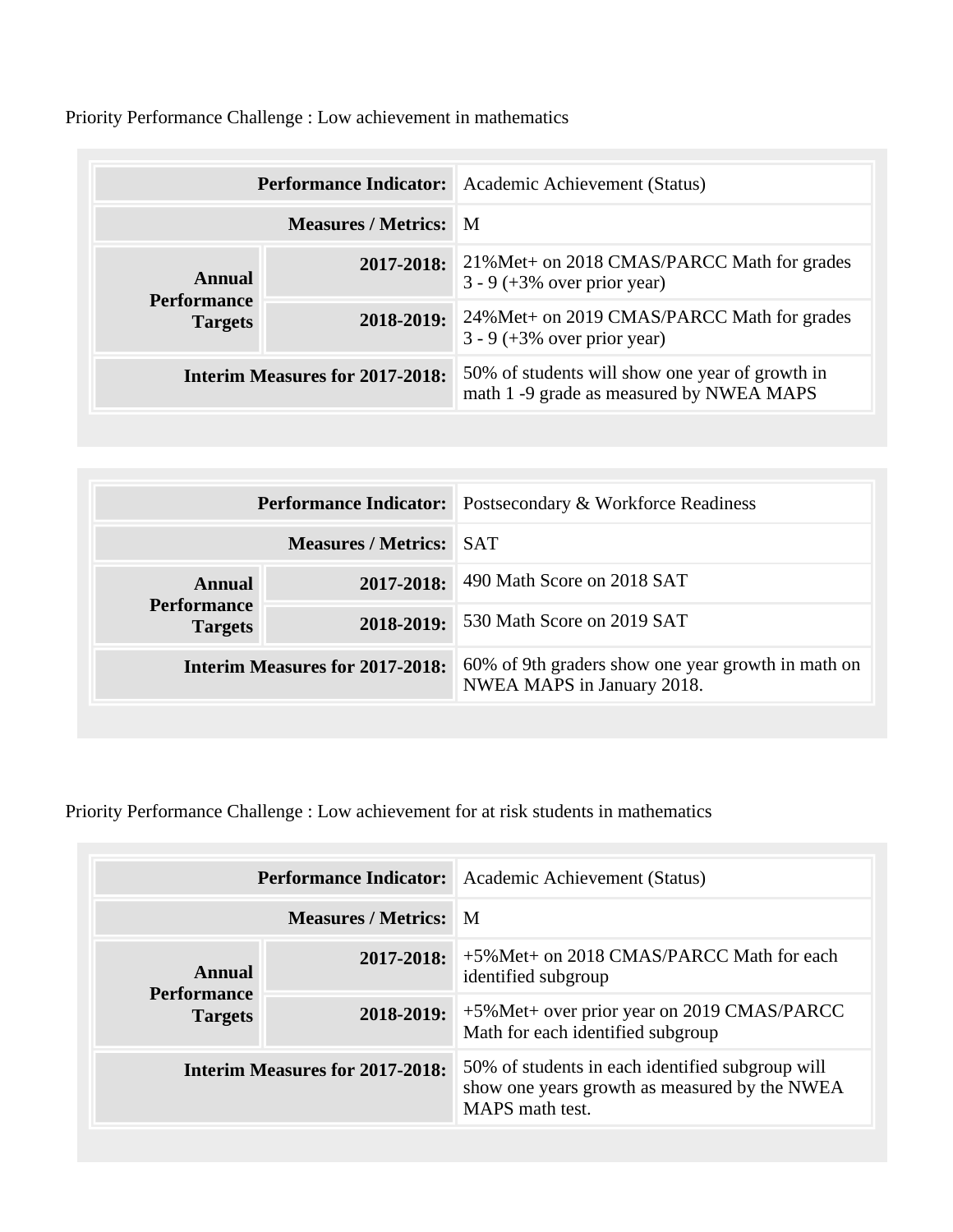Priority Performance Challenge : Inconsistent growth in mathematics

|                                      | <b>Performance Indicator:</b> Academic Growth |                                                                                                                                    |
|--------------------------------------|-----------------------------------------------|------------------------------------------------------------------------------------------------------------------------------------|
|                                      | <b>Measures / Metrics:</b> M                  |                                                                                                                                    |
| Annual                               | 2017-2018:                                    | Each grade level will improve percentage of students<br>meeting NWEA MAPS growth goals in Math to at<br>least 45% by May 2018.     |
| <b>Performance</b><br><b>Targets</b> | 2018-2019:                                    | Each grade level will improve percentage of students<br>meeting NWEA MAPS growth goals in Math to at<br>least 50% by May 2019.     |
|                                      | <b>Interim Measures for 2017-2018:</b>        | Each grade level will improve percentage of students<br>meeting NWEA MAPS growth goals in Math to at<br>least 40% by January 2018. |

## **Planning Form**

| <b>Major Improvement</b>                                 | Provide intensive professional development and coaching in Singapore                                                                                                                                                                                                                                                                                                          |
|----------------------------------------------------------|-------------------------------------------------------------------------------------------------------------------------------------------------------------------------------------------------------------------------------------------------------------------------------------------------------------------------------------------------------------------------------|
| <b>Strategy Name:</b>                                    | Math                                                                                                                                                                                                                                                                                                                                                                          |
| <b>Major Improvement</b><br><b>Strategy Description:</b> | Teachers will participate in professional development in math, and<br>individualized coaching and mentoring by administration and math coach,<br>and will use what they learn to adjust instruction to meet the needs of<br>individual students. Coaching and professional development will be<br>provided over the course of the year for distributed practice and feedback. |

### **Associated Root Causes:**

**Improve Teachers' Depth of Knowledge of Singapore Math:** Classroom observations reveal that we need to build our teachers' depth of knowledge in mathematics and Singapore Math strategies.

**Need for More Targeted Differentiation:** Our analysis reveals that some students have gaps and misunderstandings of mathematics that are causing inconsistent results and/or failure to make progress. Professional development will focus on training in the use of formal and informal assessments to identify gaps in learning and to adjust instruction accordingly.

**Action Steps Associated with MIS**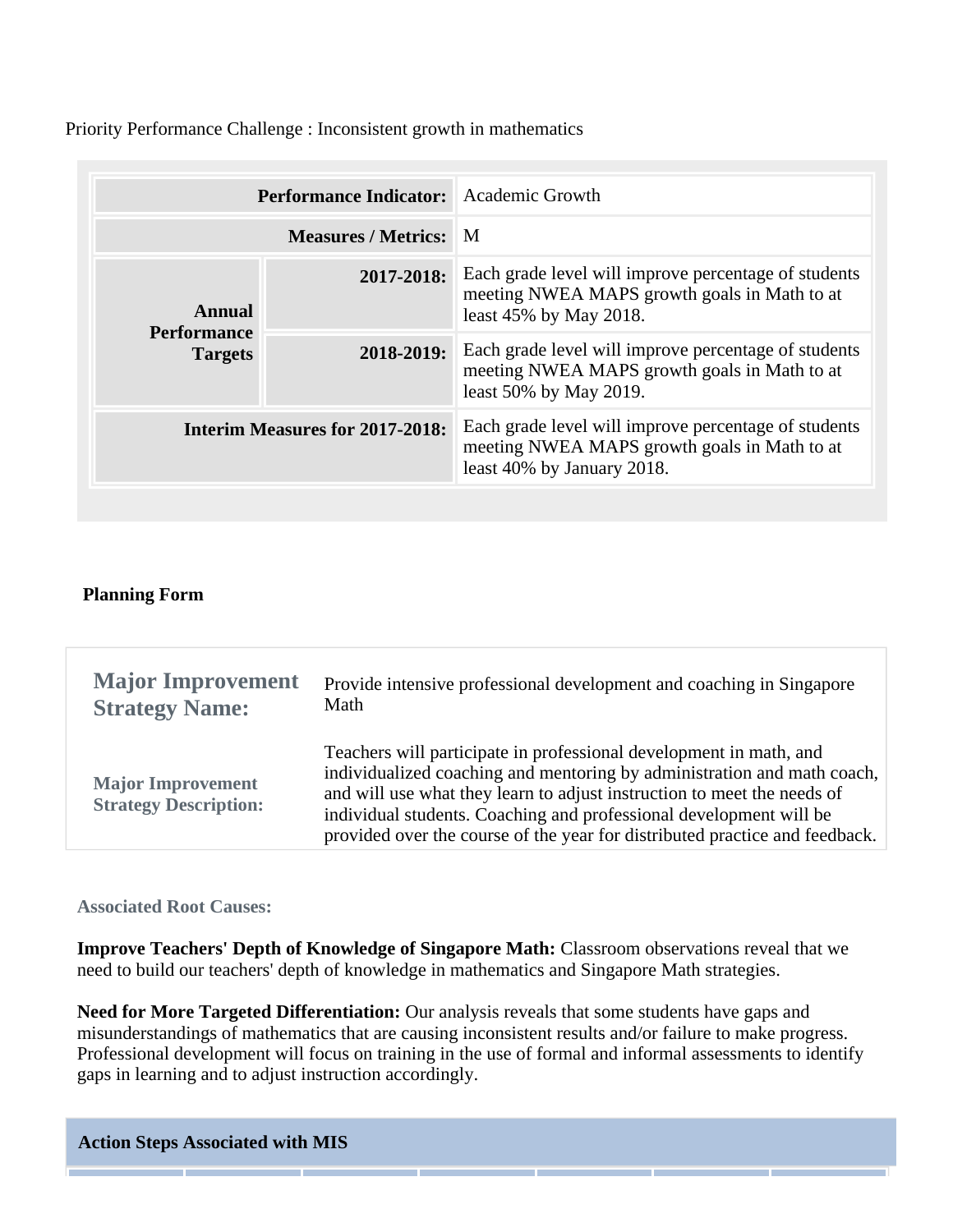| <b>Name</b>                                        | <b>Description</b>                                                                                                                       | <b>Start/End</b><br><b>Date</b>                                                                                                           | <b>Resource</b>                                                                    | <b>Key</b><br><b>Personnel</b>                               | <b>Status</b> | <b>School Year</b>    |
|----------------------------------------------------|------------------------------------------------------------------------------------------------------------------------------------------|-------------------------------------------------------------------------------------------------------------------------------------------|------------------------------------------------------------------------------------|--------------------------------------------------------------|---------------|-----------------------|
| Common<br><b>Assessments</b>                       | Teachers will<br>collaborate to<br>review data from<br>curriculum-based<br>common<br>assessments and<br>adjust instruction<br>as needed. | 08/01/2017<br>05/24/2018                                                                                                                  | Scheduled<br>common<br>planning<br>time and<br>professional<br>development<br>days | All teachers                                                 |               |                       |
| Provide<br>Singapore<br>Math<br>Training           | Schedule<br>training with<br>Math Coach<br>at start of<br>school year<br>and again at<br>mid-year.                                       | 08/01/2017<br>05/24/2018                                                                                                                  | Title II Grant<br>funds                                                            | All math<br>teachers and<br>special<br>education<br>teachers |               |                       |
| Provide<br>Singapore<br>Math<br>Training           | Provide training and<br>collaboration with<br>school<br>subject-matter-experts<br>in mathematics.                                        |                                                                                                                                           | Professional<br>08/01/2017<br>05/24/2018<br>development<br>days                    | All math<br>teachers and<br>special<br>education<br>teachers |               |                       |
| Schoolwide<br>data analysis                        | Use<br><b>NWEA/MAP</b><br>scores to<br>inform<br>instruction<br>for<br>2017/2018                                                         | 08/07/2017<br>05/18/2018                                                                                                                  | NWEA data<br>reports                                                               | Admin,<br>teachers                                           | In Progress   | This School<br>Year   |
|                                                    |                                                                                                                                          | <b>Implementation Benchmark Associated with MIS</b>                                                                                       |                                                                                    |                                                              |               |                       |
| <b>Action Step</b><br><b>Name</b><br>(Association) | <b>IB</b> Name                                                                                                                           | <b>Description</b>                                                                                                                        | <b>Start/End/Repeats</b>                                                           | <b>Key</b><br><b>Personnel</b>                               | <b>Status</b> | <b>School</b><br>Year |
|                                                    | Improve<br>Data<br>Analysis                                                                                                              | Teachers will<br>use data from<br>formal and<br>informal<br>assessments<br>to identify<br>gaps and<br>adjust<br>instruction as<br>needed. | 08/01/2017<br>05/24/2018<br>Monthly                                                | All teachers                                                 |               |                       |
|                                                    | Provide<br>professional<br>development                                                                                                   | Schedule training<br>with math coach and                                                                                                  | 08/01/2017<br>05/24/2018                                                           | All math<br>teachers and<br>special                          |               |                       |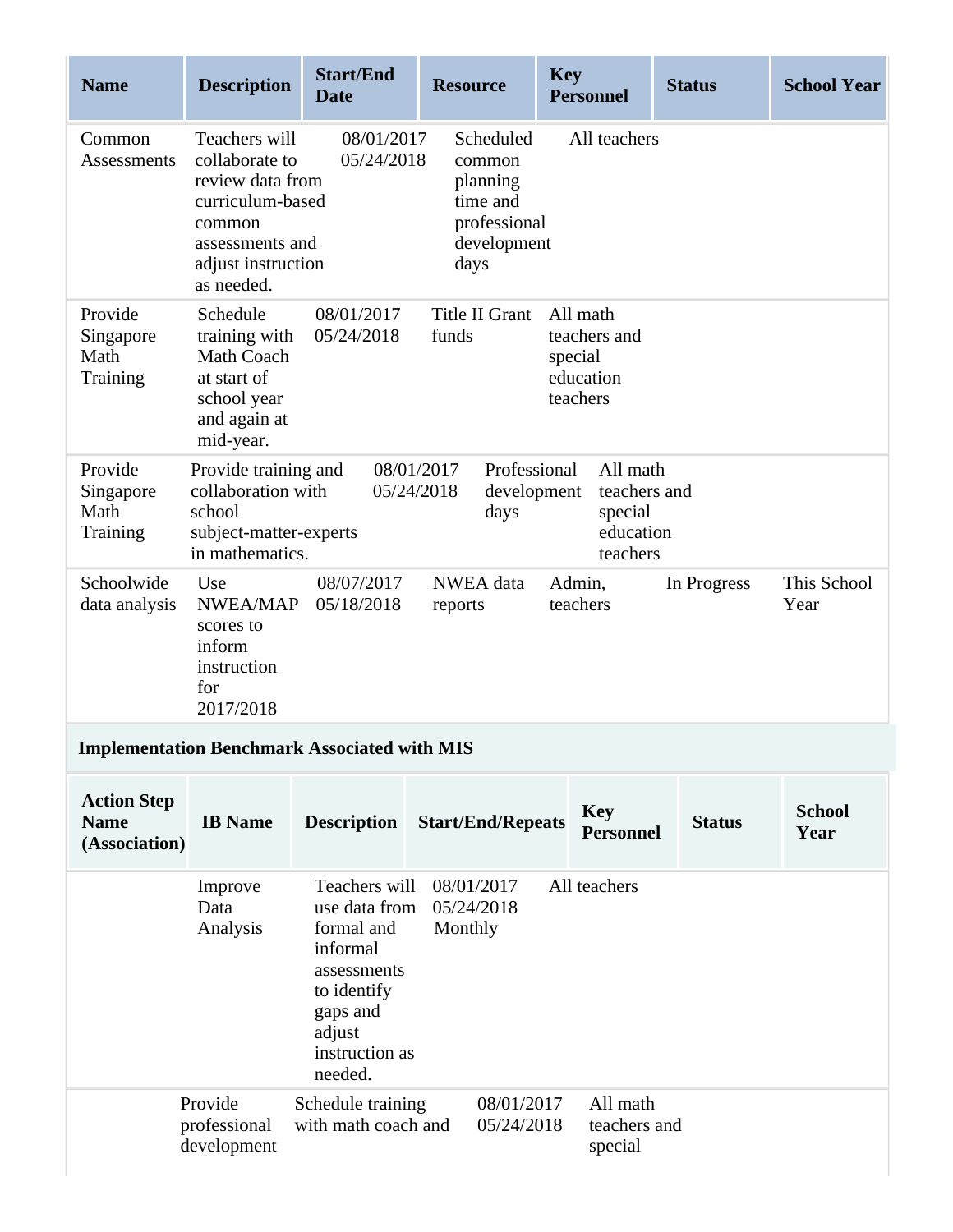| in Singapore                                      | school                                                                          | education                                                                 |
|---------------------------------------------------|---------------------------------------------------------------------------------|---------------------------------------------------------------------------|
| Math                                              | subject-mater-experts.                                                          | teachers                                                                  |
| <b>Major Improvement</b><br><b>Strategy Name:</b> | Provide leadership and structured time for collaboration to align<br>curriculum |                                                                           |
| <b>Major Improvement</b>                          | across each grade level, under the direction and guidance of                    | Teachers will develop curriculum maps, unit plans, and daily lesson plans |
| <b>Strategy Description:</b>                      | administration.                                                                 | that show vertical alignment in grades K-12 and grade level alignment     |

**Associated Root Causes:**

**Improve Alignment across Grade Levels in Curriculum and Expectations:** Our analysis has discovered inconsistencies and misunderstandings in the implementation of our core curriculum. Teachers need time and structured leadership to collaborate and to develop improved vertical alignment of our curriculum and expectations for homework, study skills, assessments, and mastery levels.

**Differentiation:** Teachers need guidance and structure for providing effective differenciation to students with disabilities in mathematics.

|                                                                     | <b>Action Steps Associated with MIS</b>                                                                 |                                 |                                                                                                       |                                |               |                    |
|---------------------------------------------------------------------|---------------------------------------------------------------------------------------------------------|---------------------------------|-------------------------------------------------------------------------------------------------------|--------------------------------|---------------|--------------------|
| <b>Name</b>                                                         | <b>Description</b>                                                                                      | <b>Start/End</b><br><b>Date</b> | <b>Resource</b>                                                                                       | <b>Key</b><br><b>Personnel</b> | <b>Status</b> | <b>School Year</b> |
| Curriculum<br>Plans and<br>Course<br>Syllabuses                     | Establish<br>consistent<br>format, set<br>deadlines,<br>and collect<br>and review<br>plans              | 08/01/2017<br>10/01/2017        |                                                                                                       | Admin                          |               |                    |
| Train<br>teachers in<br>phase 1 of<br><b>UbD</b> lesson<br>planning | Schedule<br>training and<br>set deadlines<br>for<br>submitting<br>initial lesson<br>plans               | 08/01/2017<br>10/01/2017        | Admin<br>trainers                                                                                     | Admin                          |               |                    |
| Collaboration<br>to Align<br>Curriculum                             | Provide<br>opportunities<br>for teachers<br>to<br>collaborate<br>within grade<br>levels, across<br>both | 08/01/2017<br>05/24/2018        | Common<br>planning<br>time,<br>professional<br>development<br>days, and<br>substitutes<br>provided to | All math<br>teachers           |               |                    |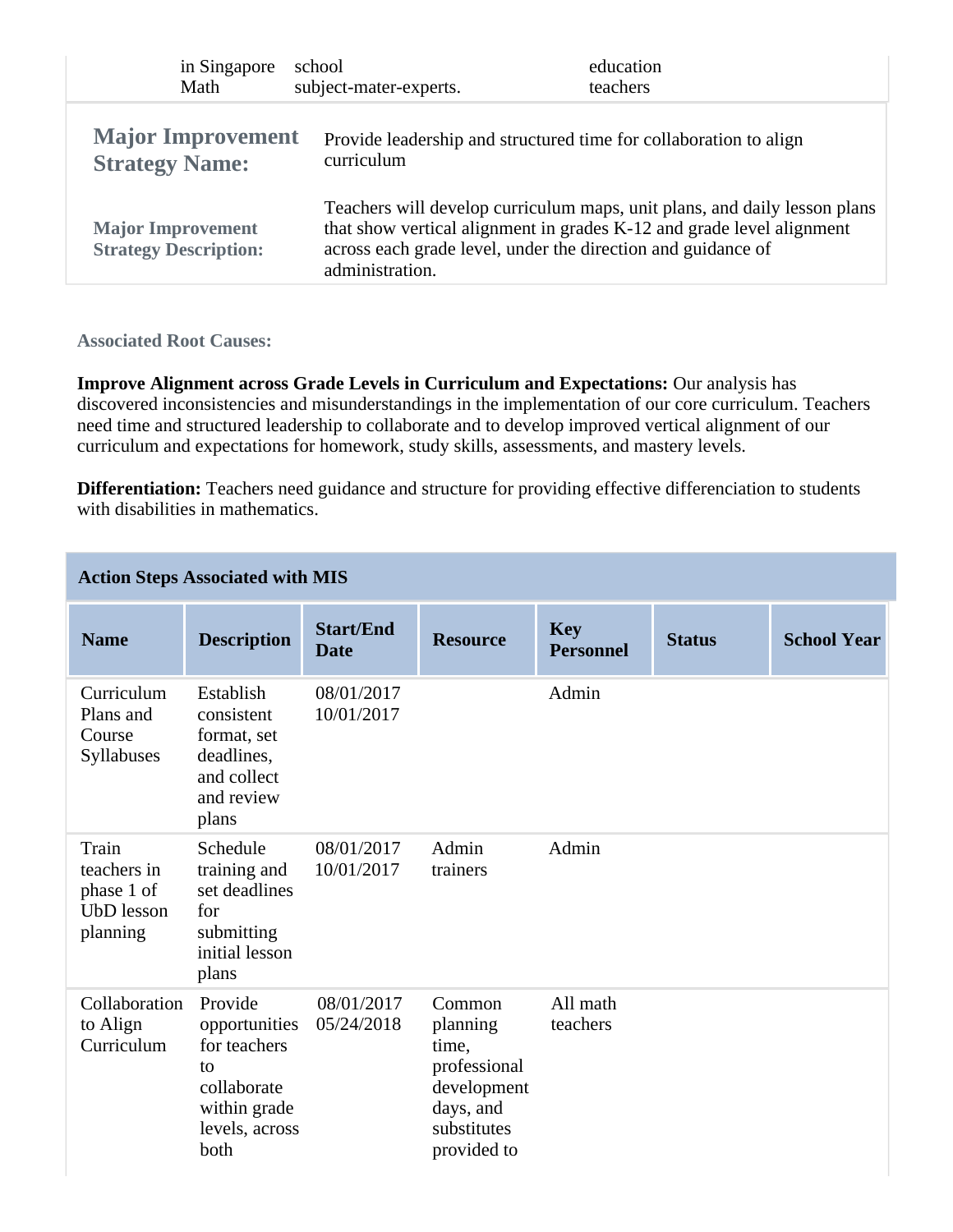| campuses,<br>and<br>vertically<br>$K-12$ to align<br>math<br>curriculum<br>and<br>expectations | allow<br>cross-campus<br>observations<br>and<br>collaboration |
|------------------------------------------------------------------------------------------------|---------------------------------------------------------------|
|------------------------------------------------------------------------------------------------|---------------------------------------------------------------|

# **Implementation Benchmark Associated with MIS**

| <b>Action Step</b><br><b>Name</b><br>(Association)       | <b>IB</b> Name                                                | <b>Description</b>                                                                                                       | <b>Start/End/Repeats</b>                                                                                                                                               | <b>Key</b><br><b>Personnel</b>                               | <b>Status</b> | <b>School</b><br>Year |
|----------------------------------------------------------|---------------------------------------------------------------|--------------------------------------------------------------------------------------------------------------------------|------------------------------------------------------------------------------------------------------------------------------------------------------------------------|--------------------------------------------------------------|---------------|-----------------------|
|                                                          | Curriculum<br>Alignment                                       | Provide time<br>and<br>structured<br>opportunity<br>for teachers<br>to review<br>math<br>curriculum                      | 08/01/2017<br>05/24/2018<br>Quarterly                                                                                                                                  | All math<br>teachers and<br>special<br>education<br>teachers |               |                       |
|                                                          | Curriculum<br>Plans                                           | Establish<br>consistent<br>format for<br>curriculum<br>plans and<br>course<br>syllabuses,<br>collect and<br>review plans | 08/01/2017<br>10/01/2017                                                                                                                                               | Admin                                                        |               |                       |
|                                                          | Implement<br>Understanding<br>by Design<br>lesson<br>planning | Train teachers<br>and establish<br>procedures and<br>timeline for<br>implementation                                      | 08/01/2017<br>05/24/2018<br>Quarterly                                                                                                                                  | all teachers,<br>admin                                       |               |                       |
| <b>Strategy Name:</b>                                    | <b>Major Improvement</b>                                      |                                                                                                                          | Provide additional resources to support curriculum                                                                                                                     |                                                              |               |                       |
| <b>Major Improvement</b><br><b>Strategy Description:</b> |                                                               |                                                                                                                          | Teachers will have access to additional resources to support<br>differentiation for at risk students and will be prepared to effectively<br>implement these resources. |                                                              |               |                       |

## **Associated Root Causes:**

**Need for More Targeted Differentiation:** Our analysis reveals that some students have gaps and misunderstandings of mathematics that are causing inconsistent results and/or failure to make progress.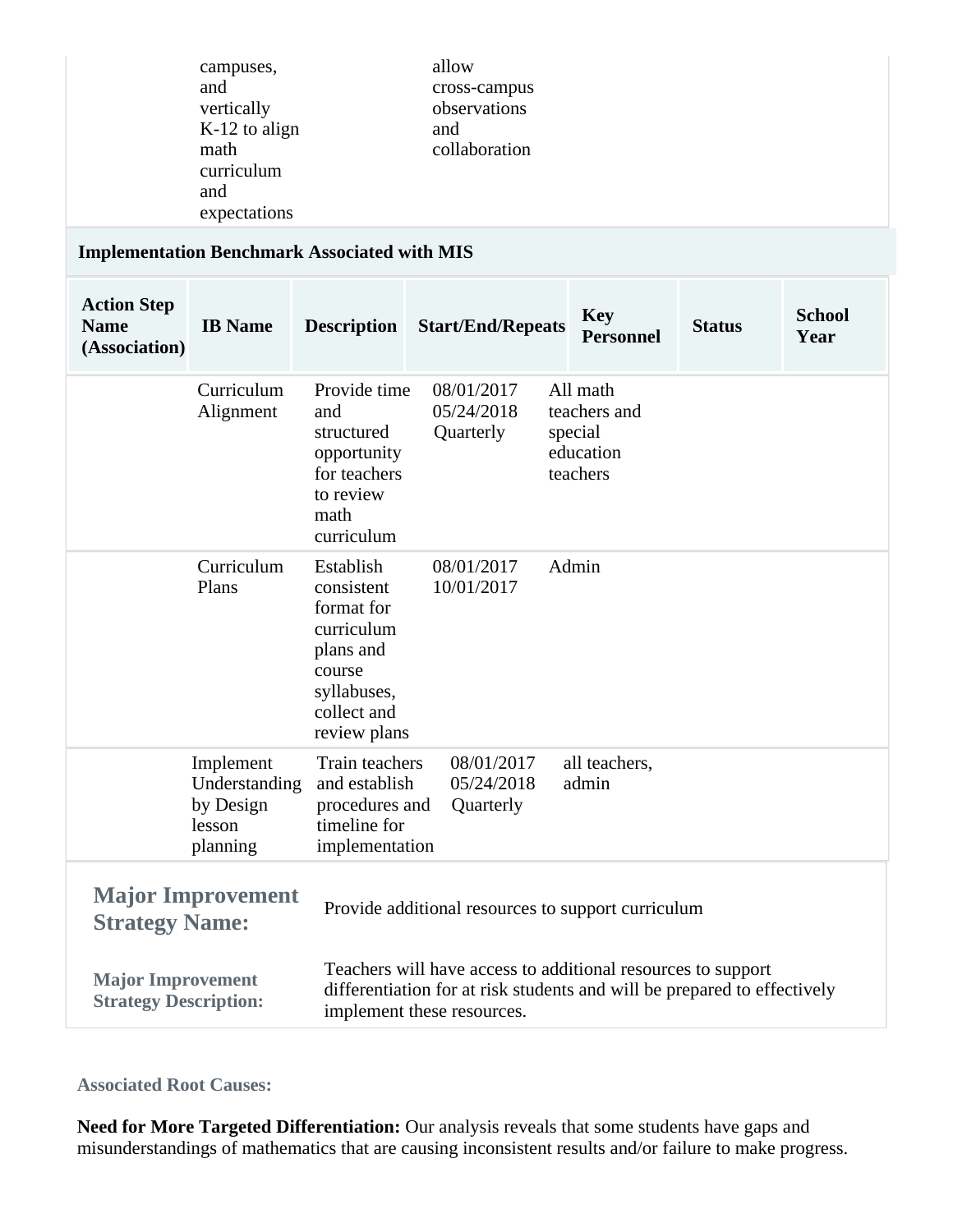Professional development will focus on training in the use of formal and informal assessments to identify gaps in learning and to adjust instruction accordingly.

**Improve Teachers' Depth of Knowledge of Singapore Math:** Classroom observations reveal that we need to build our teachers' depth of knowledge in mathematics and Singapore Math strategies.

|                                                                   | <b>Action Steps Associated with MIS</b>                                                                                                                                                     |                                 |                                                                    |                                |               |                    |
|-------------------------------------------------------------------|---------------------------------------------------------------------------------------------------------------------------------------------------------------------------------------------|---------------------------------|--------------------------------------------------------------------|--------------------------------|---------------|--------------------|
| <b>Name</b>                                                       | <b>Description</b>                                                                                                                                                                          | <b>Start/End</b><br><b>Date</b> | <b>Resource</b>                                                    | <b>Key</b><br><b>Personnel</b> | <b>Status</b> | <b>School Year</b> |
| Current<br>Inventory                                              | Establish<br>Curriculum<br>Room to store<br>all math and<br>differentiation<br>resources in<br>one place<br>with common<br>access for<br>teachers                                           | 08/01/2017<br>10/01/2017        |                                                                    | Admin                          |               |                    |
| Acquire<br>additional<br>math<br>resources for<br>differentiation | Research and<br>identify new<br>math<br>resources to<br>support<br>differentiation<br>for<br>mathematics<br>in alignment<br>with<br>Singapore<br>Math and<br>school-wide<br>expectations    | 08/01/2017<br>05/24/2018        | Curriculum<br>budget to<br>purchase<br>additional<br>materials     | Admin                          |               |                    |
| Provide<br>training in<br>differentiation                         | Provide<br>training as<br>needed to<br>support<br>teachers in<br>using<br>materials to<br>differentiate<br>instruction,<br>to fill gaps in<br>learning, and<br>support at<br>risk students. | 08/01/2017<br>05/24/2018        | Professional<br>development<br>days,<br>common<br>planning<br>time | Admin                          |               |                    |
|                                                                   | <b>Implementation Benchmark Associated with MIS</b>                                                                                                                                         |                                 |                                                                    |                                |               |                    |
|                                                                   |                                                                                                                                                                                             |                                 |                                                                    |                                |               |                    |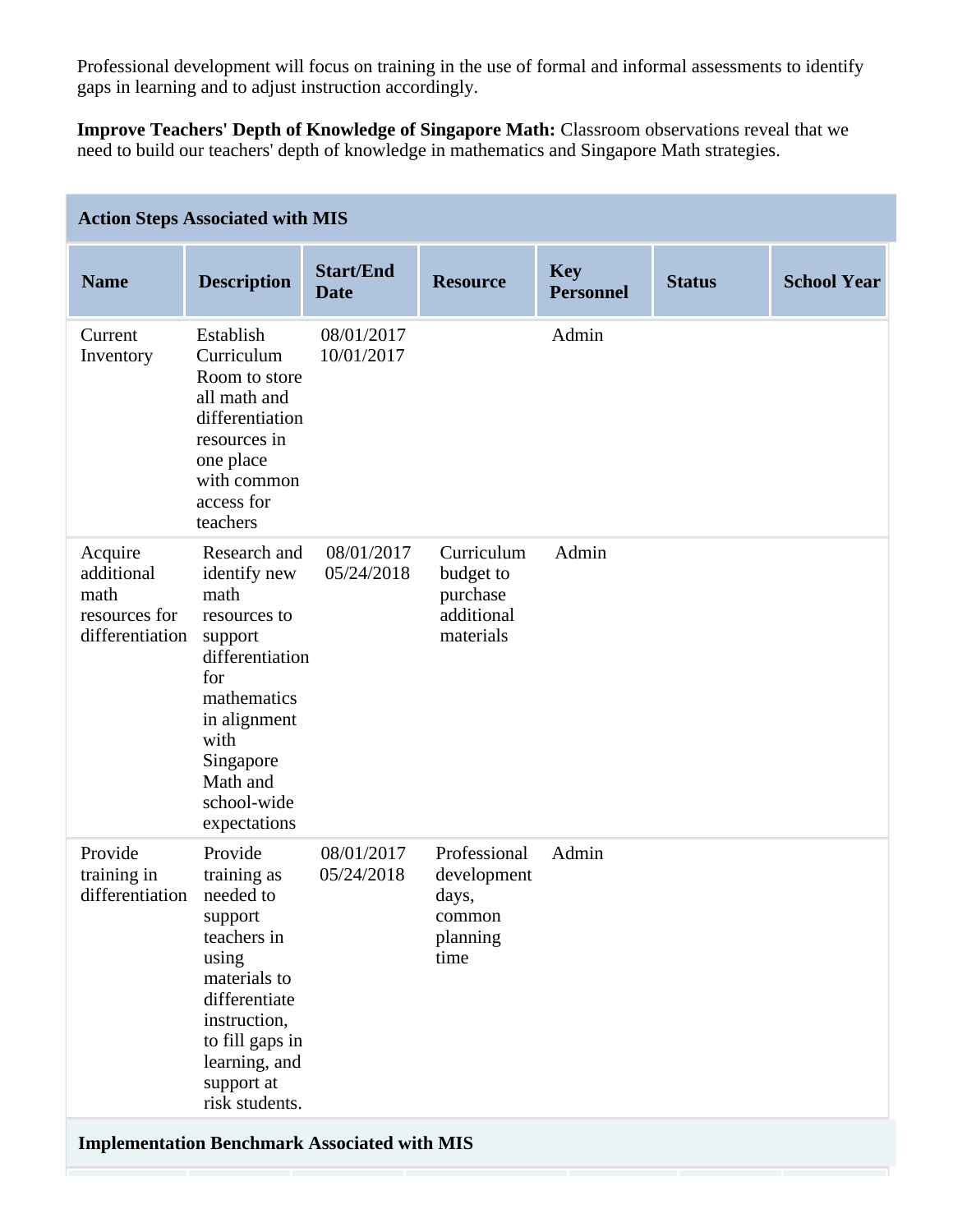| <b>Action Step</b><br><b>Name</b><br>(Association)       | <b>IB</b> Name                                                                      | <b>Description</b> |                                                                                                                              | <b>Start/End/Repeats</b>                                                                                                                                                                                                                                                                                                                                    | <b>Key</b><br><b>Personnel</b>                                                   | <b>Status</b> | <b>School</b><br>Year |
|----------------------------------------------------------|-------------------------------------------------------------------------------------|--------------------|------------------------------------------------------------------------------------------------------------------------------|-------------------------------------------------------------------------------------------------------------------------------------------------------------------------------------------------------------------------------------------------------------------------------------------------------------------------------------------------------------|----------------------------------------------------------------------------------|---------------|-----------------------|
|                                                          | <b>Evaluate Current</b><br>Inventory of<br>Resources and<br>Make<br>Recommendations | needs              | Evaluate math<br>resources for<br>differentiation,<br>determine<br>needs and<br>identify new<br>resources<br>and/or training | 08/01/2017<br>05/24/2018<br>Quarterly                                                                                                                                                                                                                                                                                                                       | Admin,<br>special<br>education<br>teachers,<br>math subject<br>matter<br>experts |               |                       |
| <b>Strategy Name:</b>                                    | <b>Major Improvement</b>                                                            | tests.             |                                                                                                                              | Provide additional preparation and practice to students taking PSAT/SAT                                                                                                                                                                                                                                                                                     |                                                                                  |               |                       |
| <b>Major Improvement</b><br><b>Strategy Description:</b> |                                                                                     |                    |                                                                                                                              | Students will be given practice PSAT/SAT tests, test-taking strategies,<br>and instruction in the purpose and importance of these tests in classrooms<br>and in advisement periods. This instruction will be incorporated into<br>vertical alignment plans to ensure that students are well-prepared for this<br>important measure of college-preparedness. |                                                                                  |               |                       |

**Associated Root Causes:**

**Improve Alignment across Grade Levels in Curriculum and Expectations:** Our analysis has discovered inconsistencies and misunderstandings in the implementation of our core curriculum. Teachers need time and structured leadership to collaborate and to develop improved vertical alignment of our curriculum and expectations for homework, study skills, assessments, and mastery levels.

|                           | <b>Action Steps Associated with MIS</b>                                                          |                                 |                                                                      |                                |               |                    |
|---------------------------|--------------------------------------------------------------------------------------------------|---------------------------------|----------------------------------------------------------------------|--------------------------------|---------------|--------------------|
| <b>Name</b>               | <b>Description</b>                                                                               | <b>Start/End</b><br><b>Date</b> | <b>Resource</b>                                                      | <b>Key</b><br><b>Personnel</b> | <b>Status</b> | <b>School Year</b> |
| PSAT/SAT<br>Prep Elective | Offer<br>elective<br>course to all<br>students in<br>grades $9 - 12$<br>for<br>PSAT/SAT<br>Prep. | 08/01/2017<br>05/24/2018        | Teacher and<br>elective<br>course,<br>PSAT/SAT<br>Prep<br>curriculum | Admin,<br>secondary<br>teacher |               |                    |
| College<br>Recruiters     | Schedule<br>college<br>recruiters<br>from a<br>variety of                                        | 08/01/2017<br>05/24/2018        |                                                                      | Admin                          |               |                    |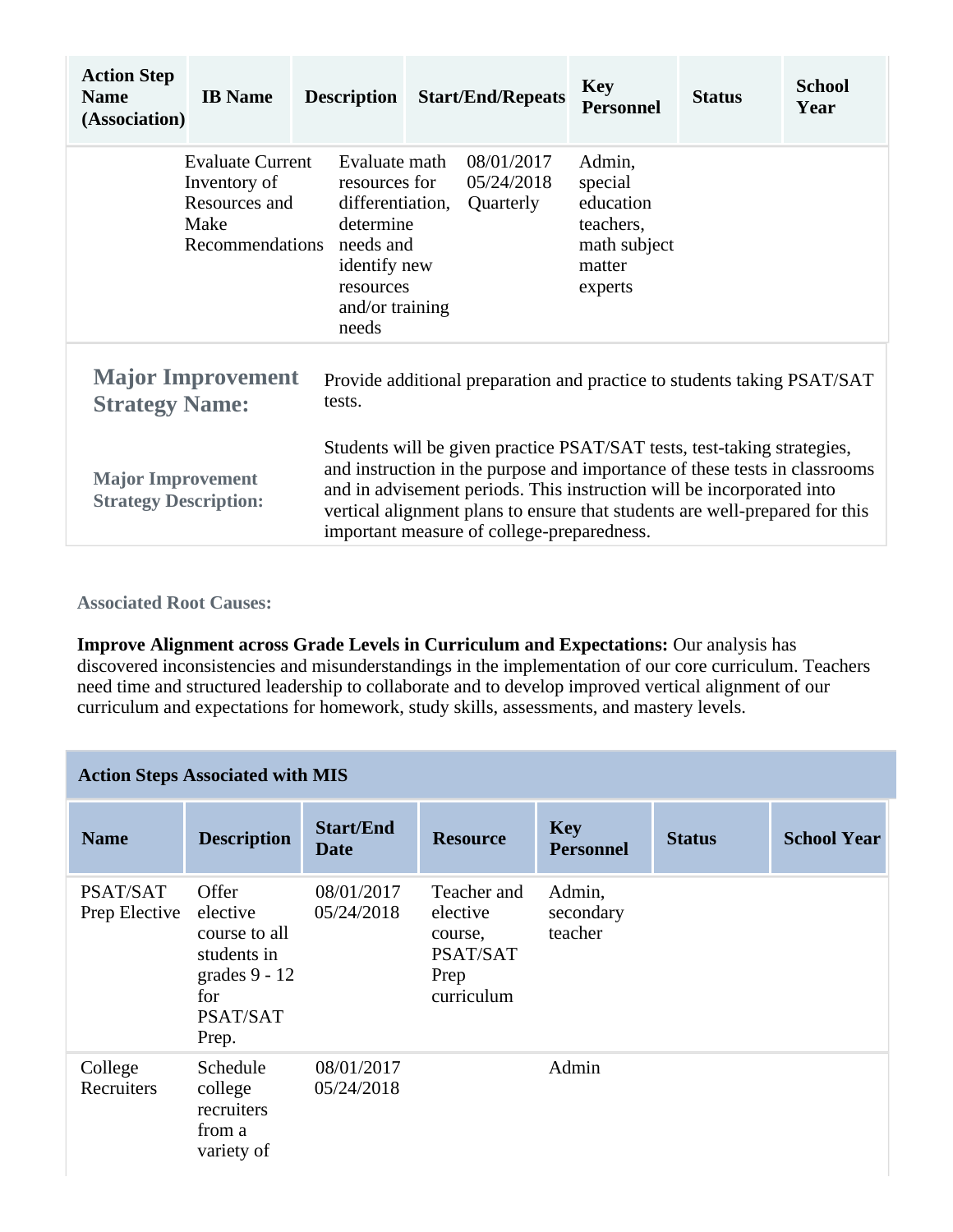|                                                                                     | colleges to<br>visit school                                                                                                                                                    |                                                                                                                                                                                                            |                                                 |                                               |               |                       |
|-------------------------------------------------------------------------------------|--------------------------------------------------------------------------------------------------------------------------------------------------------------------------------|------------------------------------------------------------------------------------------------------------------------------------------------------------------------------------------------------------|-------------------------------------------------|-----------------------------------------------|---------------|-----------------------|
| Use<br>technology<br>to support<br>students in<br>college $&$<br>career<br>planning | Incorporate<br>use of<br>Naviance<br>and College<br>& Colorado<br>websites into<br>Advisement<br>periods                                                                       | 08/01/2017<br>05/24/2018                                                                                                                                                                                   | Purchase<br>Naviance<br>access from<br>district | Admin,<br>secondary<br>advisement<br>teachers |               |                       |
| Support<br>teachers in<br>expectations<br>for<br>Advisement<br>periods              | Establish<br>expectations<br>for<br>curriculum<br>and use of<br>time on<br>Naviance<br>and College<br>& Colorado<br>websites;<br>train and<br>support<br>teachers as<br>needed | 08/01/2017<br>05/24/2018                                                                                                                                                                                   |                                                 | Admin, all<br>advisement<br>teachers          |               |                       |
|                                                                                     |                                                                                                                                                                                | <b>Implementation Benchmark Associated with MIS</b>                                                                                                                                                        |                                                 |                                               |               |                       |
|                                                                                     |                                                                                                                                                                                |                                                                                                                                                                                                            |                                                 |                                               |               |                       |
| <b>Action Step</b><br><b>Name</b><br>(Association)                                  | <b>IB</b> Name                                                                                                                                                                 | <b>Description</b>                                                                                                                                                                                         | <b>Start/End/Repeats</b>                        | <b>Key</b><br><b>Personnel</b>                | <b>Status</b> | <b>School</b><br>Year |
|                                                                                     | Use<br>Advisement<br>courses to<br>prepare<br>students for<br>PSAT/SAT<br>and College<br>Planning                                                                              | Establish<br>expectations<br>and support<br>needed to<br>ensure that<br>Advisement<br>periods<br>include<br>appropriate<br>time and<br>attention on<br>PSAT/SAT<br>preparation<br>and college<br>planning. | 08/01/2017<br>04/01/2018<br>Weekly              | Admin.<br>Secondary<br>teachers               |               |                       |